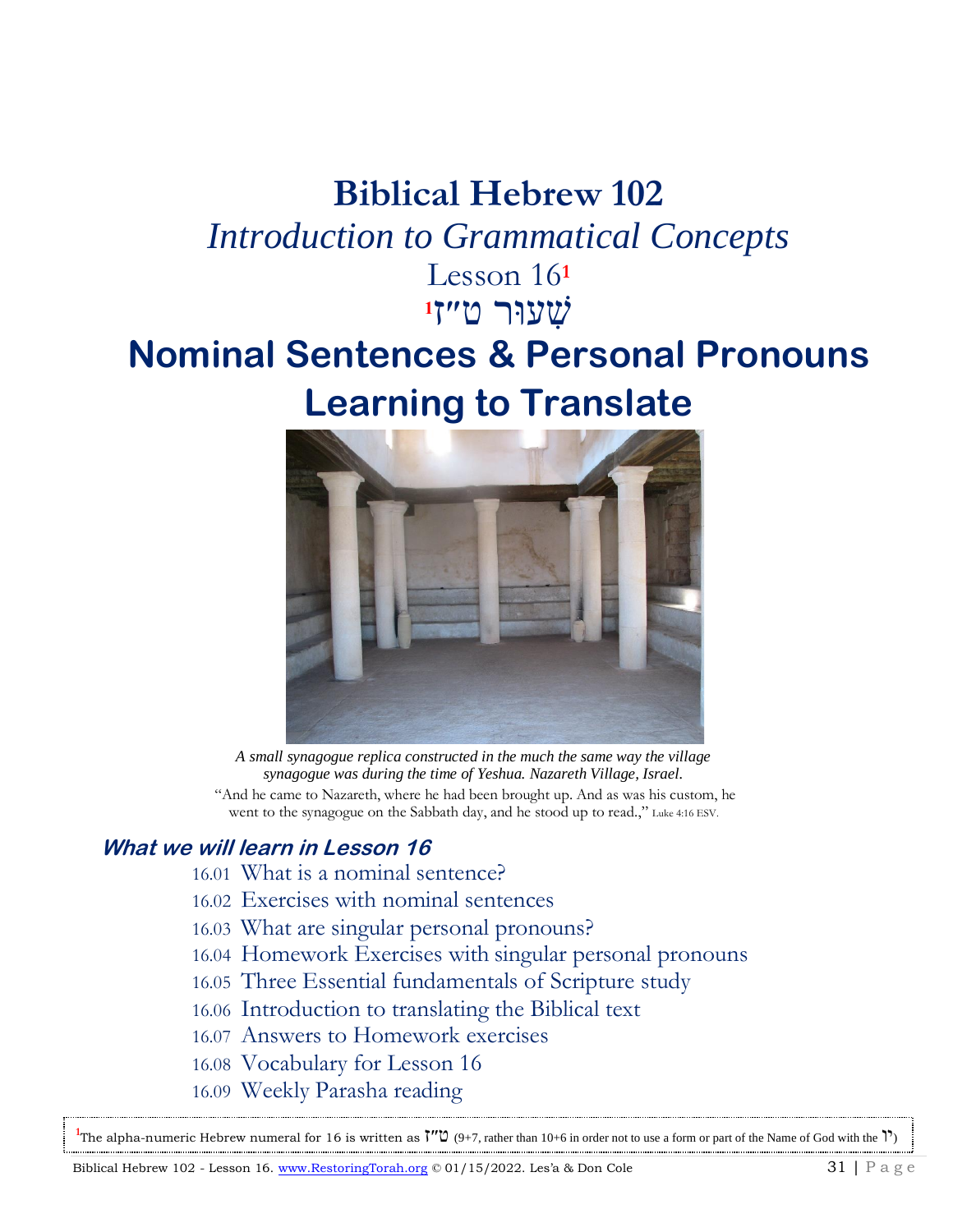## **16.01 What is a nominal sentence?**

A Hebrew nominal sentence is a simple sentence (or clause) with two or more nouns and has no apparent verb.

An easy way to recognize a nominal sentence is when this sentence (or phrase) is translated into English, the verb "to be" must be added to complete the thought.

For example.

- "ישׁ א ד ו ָּד". Translating this phrase word-for-word into English, it would be: David man. (The verb 'is' needs to be added to the English translation. Thus, it would be: David is a man.)
- " ךֶל ֶמ ב ָּאָּה". Translating this phrase word-for-word into English, it would be: The father king. (Again, 'is' needs to be added. Then, the sentence would be: The father is a king.)

#### **16.02 Exercises with nominal sentences**

| <b>Examples of nominal sentences</b> (* note: In parsing, I like to add a forward slash (/), separating words.) |                                                                                                   |                                                                           |  |
|-----------------------------------------------------------------------------------------------------------------|---------------------------------------------------------------------------------------------------|---------------------------------------------------------------------------|--|
| הַתּוֹרָה סֵפֶר .(1                                                                                             | The Torah is a book.                                                                              | art; N-prop-fs/*N-ms                                                      |  |
| ַהָאָב מֶלֶךְ .(2                                                                                               | The father is a king.                                                                             | art; N-ms/N-ms                                                            |  |
| יַצֲקֹב יֶלֶד<br>$3)$ .                                                                                         | Jacob is a boy.                                                                                   | N-prop-ms/N-ms                                                            |  |
| רִבְקָה בַּת<br>$4$ ).                                                                                          | Rebecca is a daughter.                                                                            | N-prop-fs/N-fs                                                            |  |
| יִשְׂרָאֵל הָאָרֶץ.                                                                                             | Israel is the land.                                                                               | N-prop-fs/art; N-fs                                                       |  |
| $6$ ). $\ddot{V}$ יל איל                                                                                        | David is a man.                                                                                   | N-prop-ms/N-ms                                                            |  |
| קבַת אֵם .(7                                                                                                    | The daughter is a mother.                                                                         | art; $N-fs/N-fs$                                                          |  |
| 8). אָבְרָהָם אִישׁ                                                                                             | Abraham is a man.                                                                                 | N-prop-ms/N-ms                                                            |  |
| 9). <b>דְוִד מֶלְךְ</b>                                                                                         | David is a king.                                                                                  | N-prop-ms/N-ms                                                            |  |
| יְהַנָה הָאֱלֹהִים .(10                                                                                         | "YHVH is God" (Joshua 22:34 Literal Standard<br>Version)<br>The LORD is God," (Joshua 22:34, KJV) | N-prop-ms/N-mp                                                            |  |
| Write the English or Hebrew translation & abbreviation for the following words                                  |                                                                                                   |                                                                           |  |
|                                                                                                                 |                                                                                                   |                                                                           |  |
|                                                                                                                 |                                                                                                   | (Answers to the exercises on 16.07)                                       |  |
| Fill in Hebrew phrase                                                                                           | Fill in English Translation                                                                       | Fill in parsing abbreviations<br>Refer to 16.06 for list of abbreviations |  |
| $(1)$ . $2^i$ דַן ד                                                                                             |                                                                                                   | N-prop-ms/N-ms                                                            |  |
| ַהָאָב מֶלֶךְ .כ                                                                                                |                                                                                                   | art; N-ms/N-ms                                                            |  |
| 3).                                                                                                             | David is a king.                                                                                  |                                                                           |  |
| יִשְׂרָאֵל הָאָרֶץ<br>4).                                                                                       |                                                                                                   | N-prop-fs/art; N-fs                                                       |  |
| 5).                                                                                                             | The Torah is a book.                                                                              |                                                                           |  |
| הַבַּת אֵם<br>$6$ .                                                                                             |                                                                                                   |                                                                           |  |
| יַ <b>עֲקֹב יֶלֶד</b> .(7                                                                                       |                                                                                                   | N-prop-ms/N-ms                                                            |  |
| 8).                                                                                                             | Abraham is a man.                                                                                 |                                                                           |  |
| <b>רִבְקָה בַּת</b> .(9                                                                                         | YHVH is God. (Joshua 22:34, Literal Standard                                                      |                                                                           |  |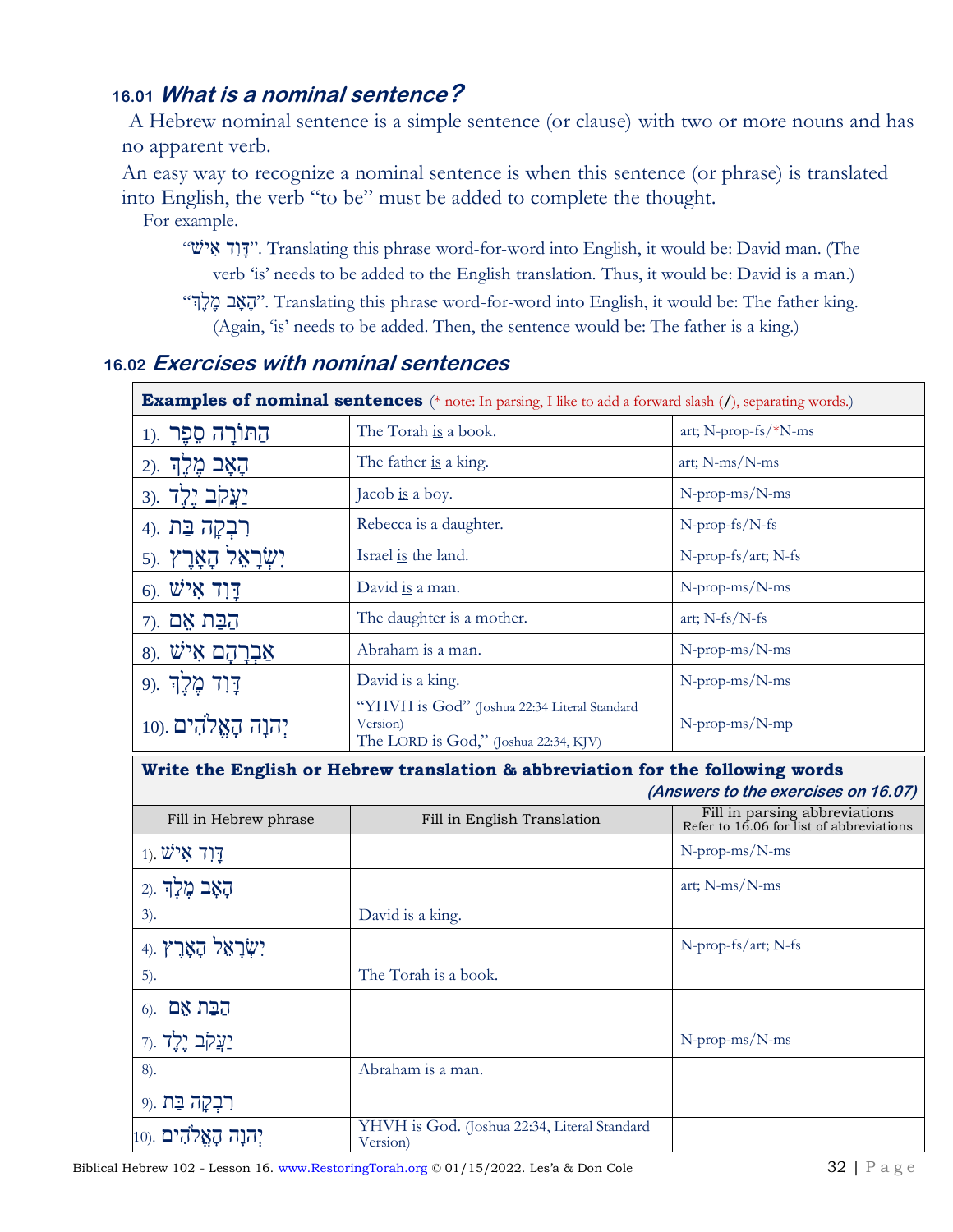## **16.03 What are personal pronouns?**

A personal pronoun replaces or takes the place of a specific noun. (A specific noun is the name of a person, place, or thing.) Personal pronouns eliminate the need for repeating that specific noun.

For example, "Last summer we visited the Temple Mount. It was amazing." Note: the pronoun "it" refers to "Temple Mount", which was mentioned in the previous sentence.)

(Note: While these pronouns take the place of the specific noun, they cannot be used as the object of a preposition nor as a direct object.)

#### **English grammar review of singular personal pronouns:**

1st person  $=$  "I"

 $2<sup>nd</sup> person = "you": when you are speaking directly to an individual$ 

 $3<sup>rd</sup>$  person = "he, she, or it": when speaking about someone or something.

Example: singular personal pronoun: "I am David." אֲנָי דָּןד (Note: often a form of the verb "to be" ("am," in this case) is added to the English translation of the Hebrew sentence.

| <b>SINGULAR PERSONAL PRONOUNS</b>                                                            |                                                                      |                                                      |                                                                                                                                                                              |
|----------------------------------------------------------------------------------------------|----------------------------------------------------------------------|------------------------------------------------------|------------------------------------------------------------------------------------------------------------------------------------------------------------------------------|
| <b>SINGULAR</b>                                                                              |                                                                      |                                                      |                                                                                                                                                                              |
| Person                                                                                       | English                                                              | Gender                                               | Hebrew                                                                                                                                                                       |
| 1st person singular (speaker is speaking about himself: "I")                                 |                                                                      |                                                      |                                                                                                                                                                              |
| 1st                                                                                          | Ι                                                                    | common: may<br>be either<br>masculine or<br>feminine | $\ast$<br>Pronouns with an asterisk are the Biblical, classical, or archaic.                                                                                                 |
|                                                                                              | 2nd person singular (speaker is speaking directly to someone: "you") |                                                      |                                                                                                                                                                              |
| 2nd                                                                                          | VOU (singular)                                                       | masculine                                            | אַתַּה<br>This appears to be feminine (because of the $\overline{D}$ ), however, it is masculine. $\odot$ .                                                                  |
| 2nd                                                                                          | VOU (singular)                                                       | feminine                                             | ΩĶ                                                                                                                                                                           |
| 3rd person singular (speaker is speaking about someone or something: "him" or "her" or "it") |                                                                      |                                                      |                                                                                                                                                                              |
| 3rd                                                                                          | he/it                                                                | masculine                                            | הוא                                                                                                                                                                          |
| 3rd                                                                                          | she/it                                                               | feminine                                             | היא<br>$N$ הוא<br>Pronouns with an asterisk are the Biblical, classical, or archaic. Note: both $N$<br>& $N$ <sup>7</sup> , mean 'she' and are pronounced $N$ <sup>7</sup> , |

#### Grammar-made-simple: pronouns

All 1st person pronouns (both singular & plural) <u>begin with ""א</u>" – the basis is "אָנָ" (meaning "I")

All 2nd person pronouns (both singular & plural) begin with "את" – the basis is "את" (meaning "you")

All 3rd person pronouns (both singular & plural) <u>begin with "הוּא</u>" – the basis is "הוּא" (meaning "he")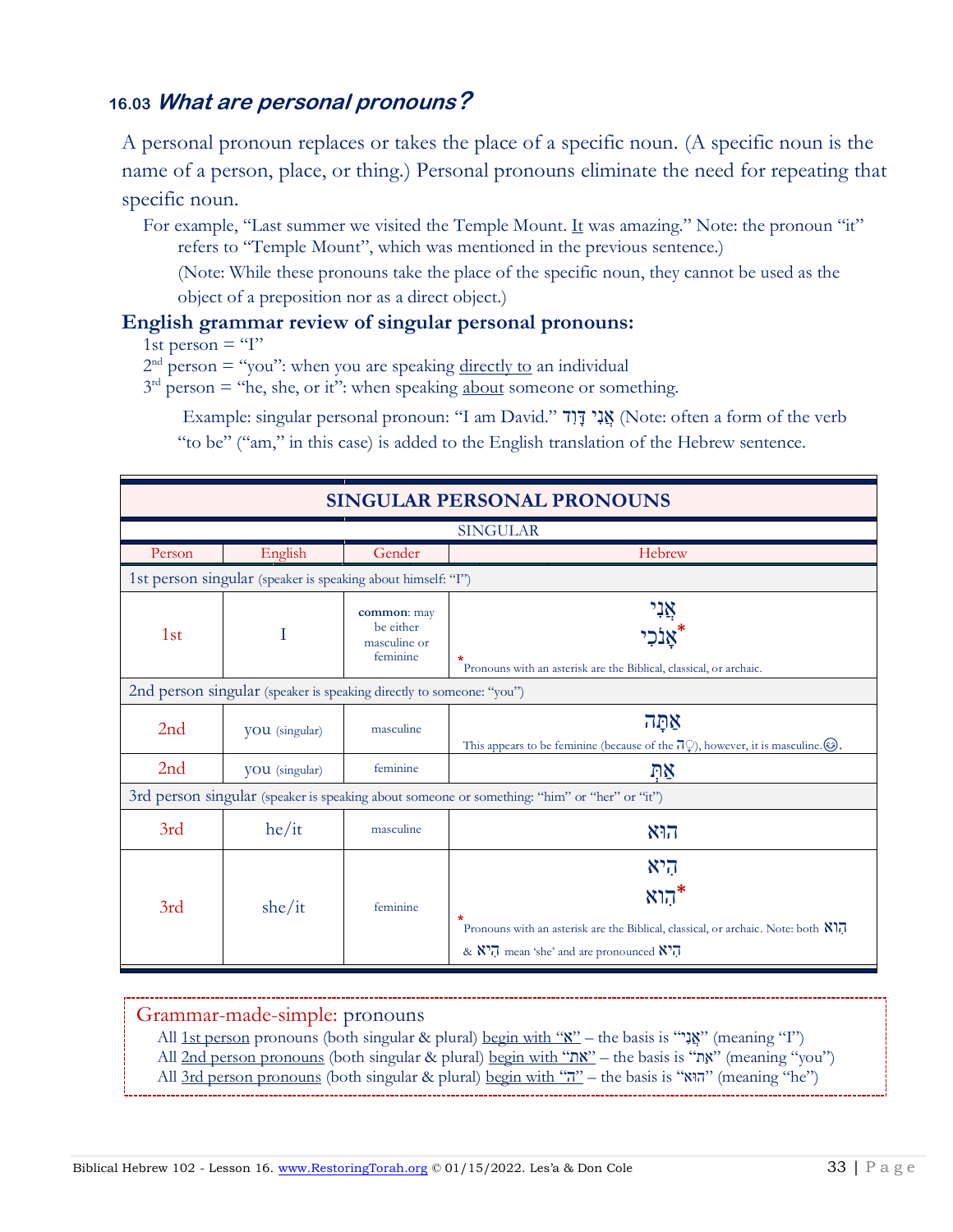# 16.04 Homework exercises with singular personal pronouns

| Examples of personal pronouns with nominal sentences |                                          |  |
|------------------------------------------------------|------------------------------------------|--|
| הִיא מִצְוָה ּו                                      | It (3fs) is a mitzvah/commandment (3fs). |  |
| אַתְּ רָחֵל 2.                                       | You are Rachel.                          |  |
| הוּא יְהוָה .3                                       | He is YHVH.                              |  |
| רִבְקָה אִשָׁה 4.                                    | Rebecca is a woman.                      |  |
| הִיא יִשְׂרָאֵל .                                    | It $(3fs)$ is Israel $(3fs)$ .           |  |
| <b>6. הְיֹא יַרְדֵּן</b>                             | It $(3fs)$ is Jordan $(3fs)$ .           |  |
| אַתָּה אֱלֹהִים ז                                    | You are God.                             |  |
| אֲנִי דָּו <del>ָ</del> ד 8.                         | I am David.                              |  |
| הִיא סוּסַה 9.                                       | It $(3fs)$ is a mare $(fs)$              |  |
| 10. אֲבֹלָי @ Biblical or archaic form of pronoun)   | I am Sarah.                              |  |
| $11.$ עֲנָי אֵישׁ                                    | I am a man.                              |  |
| <b>הוא הר</b> .12                                    | It $(3ms)$ is a mountain $(3ms)$ .       |  |
| הִיא תּוֹרָה.13                                      | It $(3fs)$ is a Torah $(3fs)$ .          |  |
| <b>הוא סוּס</b> .14                                  | It $(3ms)$ is a horse $(3ms)$ .          |  |
| 15. הוא הוא (Biblical or archaic form of pronoun)    | She is Rebecca.                          |  |

### Fill in the blanks below:

| 1. I am David.                                                                           |                                           |
|------------------------------------------------------------------------------------------|-------------------------------------------|
| 2. He is YHVH.                                                                           |                                           |
| היא סוּסַה .3                                                                            | (consider using the English pronoun "it") |
| היא יִשְׂרָאֵל 4.                                                                        | (consider using the English pronoun "it") |
| 5. It is a mountain. (N-ms)<br><u> 1980 - Jan Barbara, margaret al II-lea (h. 1980).</u> |                                           |
| 6. You are God.                                                                          |                                           |
| הִוא רִבְקָה 7.                                                                          | (Biblical or archaic form of pronoun)     |
| 8. It is Jordan. (N-fs)                                                                  |                                           |
| 9. Rebecca is a woman.                                                                   |                                           |
| $10.$ אֲנִי אִיש                                                                         |                                           |
| 11. I am Sarah.                                                                          | (use Biblical or archaic form of pronoun) |
| 12. You are Rachel.                                                                      |                                           |
| 13. It is a Torah.                                                                       |                                           |
| 14. It is a horse. $(N-ms)$                                                              |                                           |
| 15. It is a mitzvah. $(N-fs)$                                                            |                                           |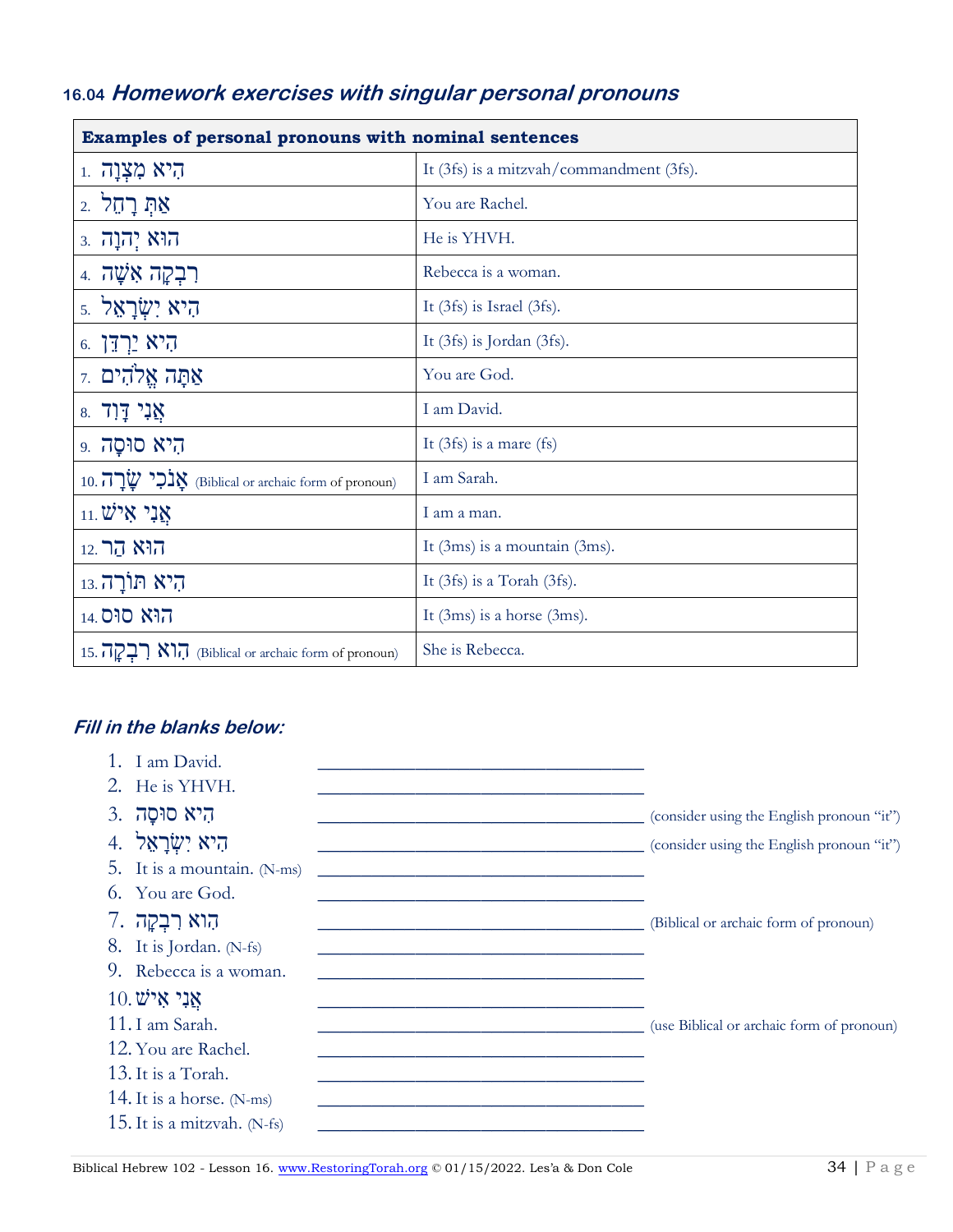### **16.05 Three essential fundamentals of Scripture study**

#### **Literal:** *"What is the word-for-word translation?"*

Literal interpretation of the Biblical text is interpreting Scripture as it was written in the original language. It is not deciding that passages are parables nor allegories.

#### **Historical:** *"What did the passage mean during that time?"*

Historical interpretation of the Biblical text is examining the passage within the setting in which it was written - from a social, economic, political, and religious perspective.

**Contextual:** *"Is my understanding of this passage consistent with all of Scripture?"* Contextual interpretation of the Biblical text is examining a word or phrase:

<sup>1)</sup> within the context of that passage,

<sup>2)</sup> within the book in which it is located, and

<sup>3)</sup> within entire Bible. (It is dangerous to pull out a verse without studying it within the Scripture at large.)

### **16.06 Introduction to translation the Biblical text**

We are often asked which translation of the Bible is best. Truthfully, the very best translation is your personal translation. While this concept may seem over-whelming, we are here to help you step-by-step. Good news: we have already begun this process by parsing phrases!

#### **Parsing abbreviations which we will use in Biblical Hebrew 102:**

#### **Person**

|                | 1st person (I or we)                    |
|----------------|-----------------------------------------|
| $\overline{2}$ | 2nd person (you singular or you plural) |
| -3             | 3rd person (he, she, or they)           |

#### **Gender**

f feminine

common (used for either masculine  $&$  feminine)

#### **Additional abbreviations**

| adj          | adjective                                                     |
|--------------|---------------------------------------------------------------|
| adv          | adverb                                                        |
| art          | article                                                       |
| $\mathbf{C}$ | common gender                                                 |
| conj         | conjunction                                                   |
| consec       | consecutive                                                   |
| cstr         | construct                                                     |
|              | dem pro demonstrative pronoun                                 |
| do           | definite direct object marker (also abbreviated: DOM or DDOM) |
| inf          | infinitive                                                    |
| inter        | interrogative                                                 |
| N            | <b>Noun</b>                                                   |
| $N$ -prop    | Noun-proper (proper noun)                                     |
| part         | particle                                                      |
| pers pro     | personal pronoun                                              |
| (pt)         | prefix                                                        |
| prep         | preposition                                                   |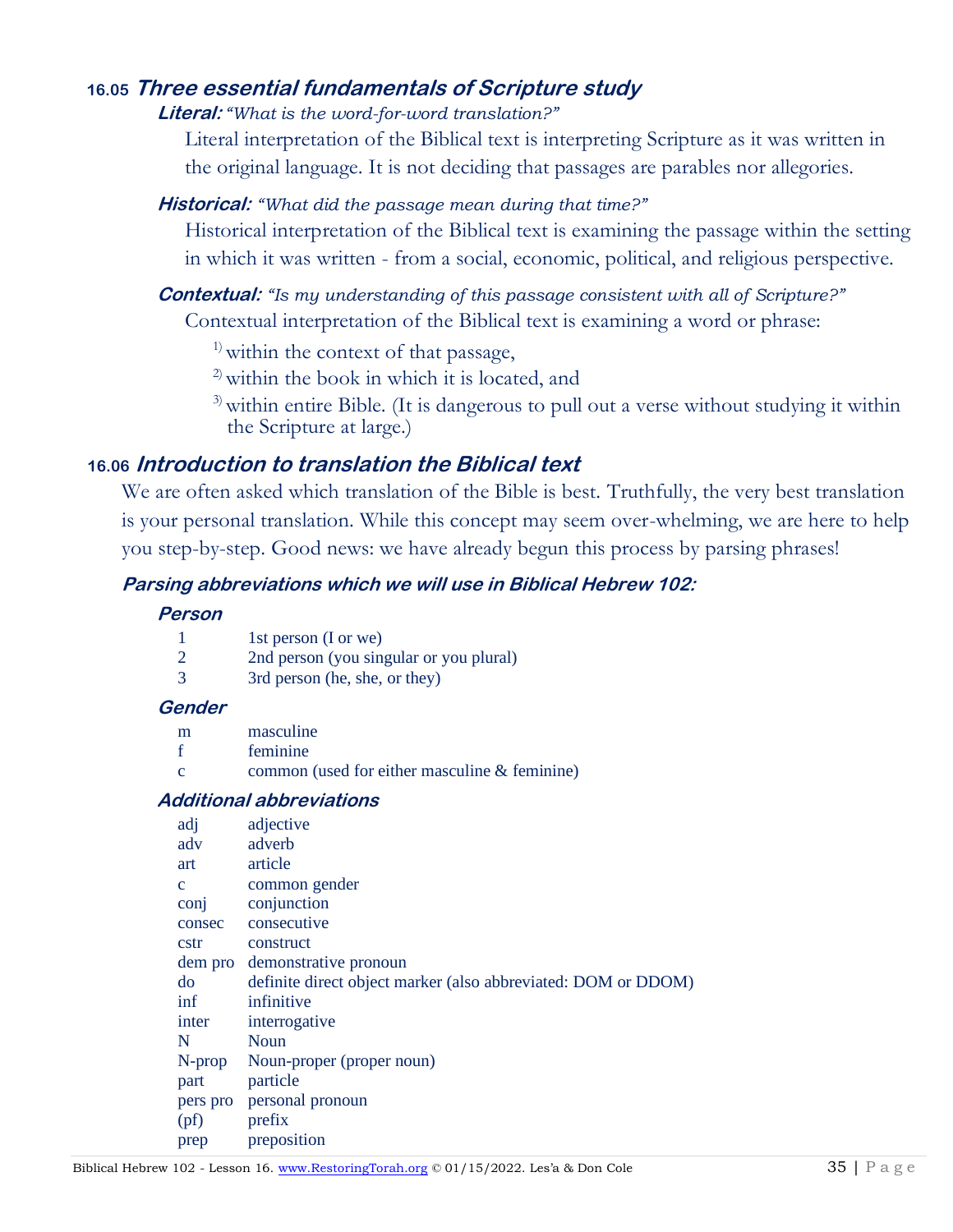| pro  | pronoun                                             |
|------|-----------------------------------------------------|
| ptc  | participle                                          |
| rel  | relative pronoun                                    |
| segh | segholate                                           |
| (sf) | suffix                                              |
| V    | Verh                                                |
| wci  | vav Conversive Imperfect (also abbreviated: conj-w) |
| wcp  | vay <i>Conversive</i> Perfect                       |

# **Example of how to utilize parsing**

 $Va'era$  (אָרָא), & I appeared) - wk 14

Torah reading: אֲמָוֹת) (תּוֹאָךָא Exodus) Exodus Ex 6:2-9:35 Haftarah reading: Ezekiel 28:25-29:21 Apostolic Scripture reading: Rom 9:14-17; 2Cor 6:14-7:1

– (verse) קסוּק er (chapter) – מַרְשׁת (Parasha or portion of Torah reading) פּרְק

Hear Va'era read in Hebrew: www.RestoringTorah.org

- Classroom Hebrew reading of Exodus 6:2 & 3 by Les'a (go to link and scroll to appropriate reading):  $\bullet$
- Shmuelof reading (wait until 0.13: https://www.mechon-mamre.org/mp3/t0206.mp3)

#### Exodus 6:2

NIV<sup>2</sup>God also said to Moses, "I am the LORD [YHVH].

WEB<sup>2</sup>God spoke to Moses, and said to him, "I am Yahweh; (World English Bible)

YLT<sup>2</sup>And God speaketh unto Moses, and saith unto him, 'I am Jehovah, (Young's Literal Translation)

YOUR TRANSLATION:

# Steps to parsing

1. Draw lines between the specific Hebrew & English words or  $\rm{phrases}$ 2. Draw vertical lines, signifying where breath marks (or pauses) are 3. Below each Hebrew word in the

verses, write the parsing, using the abbreviations

4. Above each Hebrew word write the English word translation 5. DO NOT FRUSTRATE yourself

by attempting to fill in parsing we've not yet covered in class  $\circled{c}$ 

Westminster Leningrad Codex: (note: the Hebrew Bible reference is: Ex 6:2 ב, ו', ממוֹת, ו',

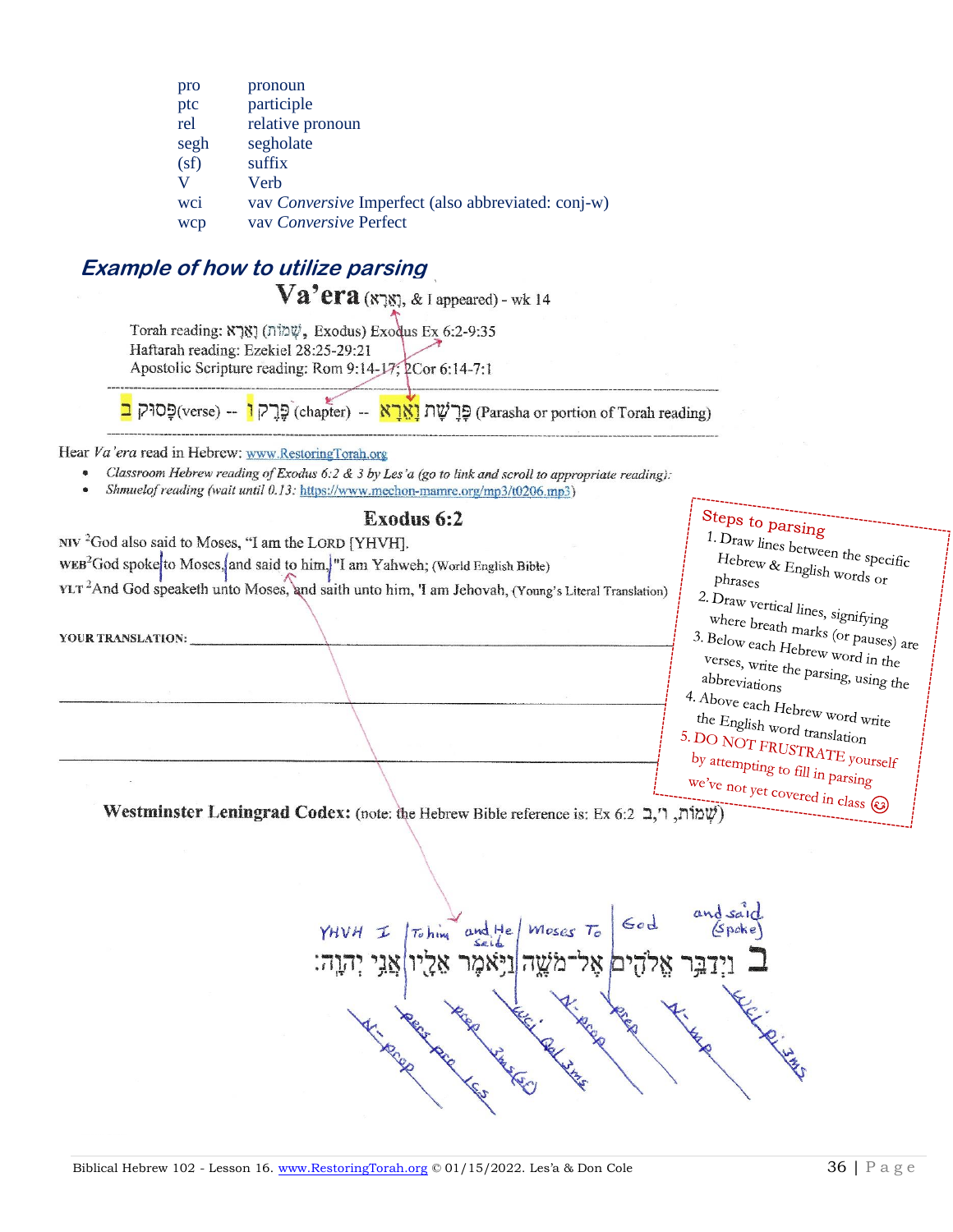# **16.07 Answers to Homework Exercises:**

| $1.$ עֵישׁ            | David is a man.                                                       | N-prop-ms/N-ms        |
|-----------------------|-----------------------------------------------------------------------|-----------------------|
| הַאֲב מֶלֶךְ          | The father is a king.                                                 | art; $N-ms/N-ms$      |
| דַּוְד מֶלֶךְ .       | David is a king.                                                      | N-prop-ms/N-ms        |
| יִשְׂרָאֵל הָאָרֶץ.   | Israel is the land.                                                   | N-prop-fs/art; N-fs   |
| הַתּוֹרַה סֶפֶר .     | The Torah is a book.                                                  | art; N-prop-fs/N-ms   |
| הַבַּת אֵם .6         | The daughter is a mother.                                             | art; $N-fs/N-fs$      |
| יַ <b>צֲקֹב יֶלֶד</b> | Jacob is a boy.                                                       | N-prop-ms/N-ms        |
| 8. אַבְרָהָם אִישׁ    | Abraham is a man.                                                     | N-prop-ms/N-ms        |
| רִבְקָה בַּת 9.       | Rebecca is a daughter.                                                | $N$ -prop-fs/N-fs     |
| יִהוַה הַאֱלֹהִים 10. | "YHVH is God" (Joshua 22:34)<br>The LORD is God," (Joshua 22:34, KJV) | $N$ -prop-ms/ $N$ -mp |

| $1.7$ אֲנִי דַּוְד                                | I am David.         |
|---------------------------------------------------|---------------------|
| הוא יהנה .                                        | He is YHVH.         |
| היא סוּסַה .                                      | It is a mare. (fs)  |
| היא יִשְׂרַאֵל 4                                  | It is Israel.       |
| 5. הוא הר                                         | It is a mountain.   |
| אַתַּה אֱלֹהִים .                                 | You are God.        |
| 7. הוא האוֹ (Biblical or archaic form of pronoun) | She is Rebecca.     |
| הִיא יַרְדֵּן<br>8.                               | It is Jordan.       |
| ַרְבְקָה אָשָׁה .                                 | Rebecca is a woman. |
| $_{10.}$ אֲנִי אֵישׁ                              | I am a man.         |
| ות (Biblical or archaic form of pronoun)          | I am Sarah.         |
| אַתְּ רַחֱל 12.                                   | You are Rachel.     |
| היא תורה.13                                       | It is a Torah.      |
| <b>הוא סוס</b> 14.                                | It is a horse.      |
| היא מִצְוה 15.                                    | It is a mitzvah.    |